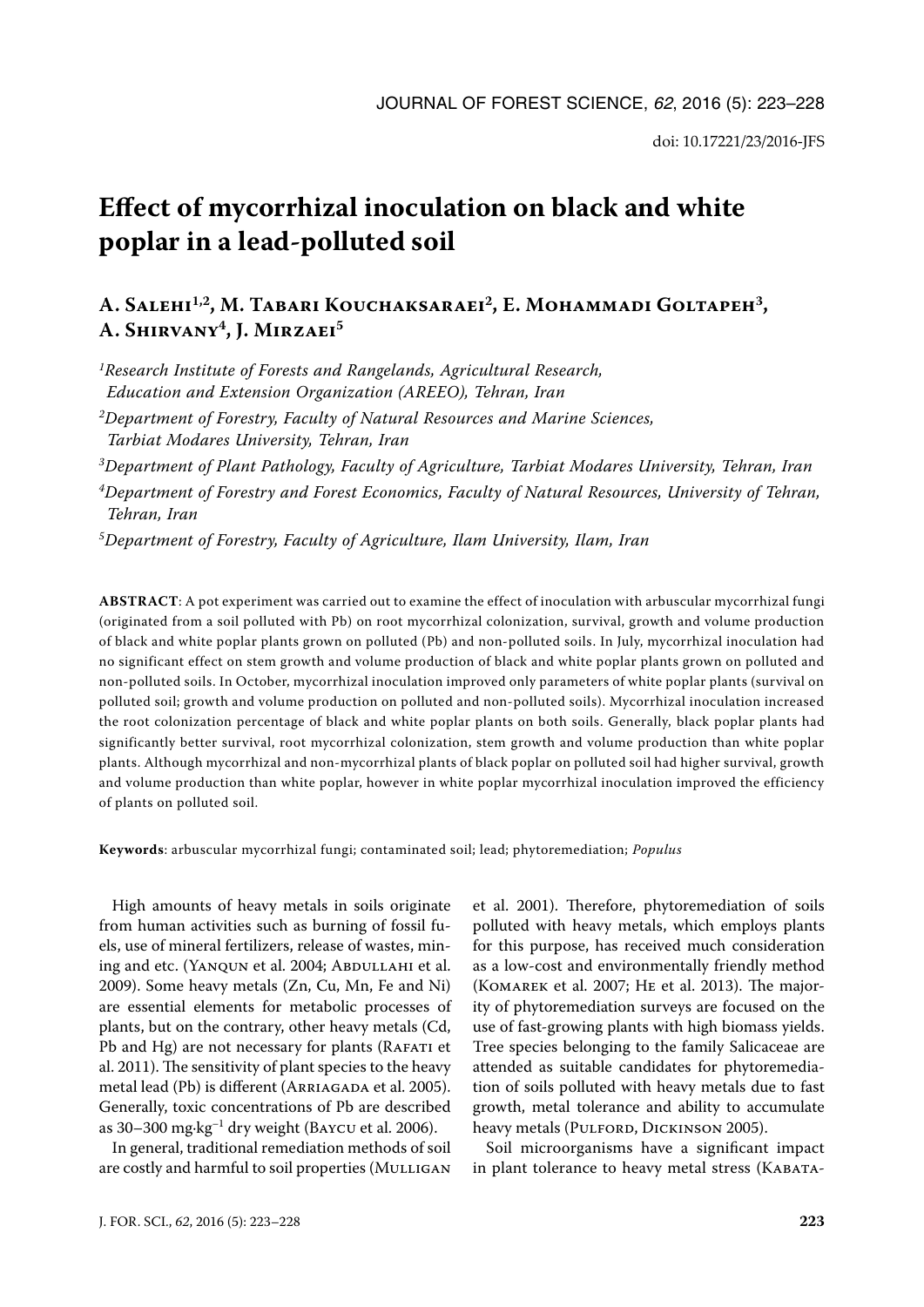PENDIAS 2004). The arbuscular mycorrhizal fungi (AMF) are a main portion of soil microbial biomass (ARRIAGADA et al. 2005). Under natural conditions, AMF create symbiotic associations with the roots of many plants (SMITH, READ 1997). AMF symbiosis was reported by Khasa et al. (2002) and Lingua et al. (2008) also in young poplars. In fact, the association of plant roots with AMF could improve plant growth and phytoremediation efficiency (BISSONNETTE et al. 2010).

Successful establishment of plants in soils polluted with heavy metals is an important factor in the phytoremediation process (Zalesny et al. 2005). The aim of the present study is to survey the potential establishment of black poplar (*Populus nigra* Linnaeus clone 62/154) and white poplar (*Populus alba* Linnaeus clone 44/9) in Pb-polluted soil, when inoculated with a fungal community obtained from a Pb-polluted soil. Our goals were (*i*) to investigate the influence of mycorrhizal inoculation on root mycorrhizal colonization, survival, growth and volume production of poplar trees in Pb-polluted soil, (*ii*) to compare the performance of poplars under tested treatments.

### **MATERIAL AND METHODS**

In this study, poplar plants were grown from cuttings collected from the nursery of Research Institute of Forests and Rangelands in Karaj, Iran. We selected *P*. *nigra* 62/154 and *P*. *alba* 44/9 clones as these clones are commonly used in Iranian poplar plantations. The cuttings were gathered in February and maintained at 4°C until planting date.

We used an arbuscular mycorrhizal (AM) fungal community originated from a soil contaminated with 600 mg Pb·kg<sup>-1</sup> for inoculation. We identified 9 AMF on the species level in the AM fungal community: *Glomus geosporum*, *G*. *intraradices*, *G*. *mosseae*, *G*. *fasciculatum*, *G*. *caledonium*, *G*. *clarum*, *G*. *constrictum*, *G*. *aggregatum* and *G*. *drummondi*. To produce fungal inoculum, the above-mentioned fungal community was propagated on maize (*Zea mays* Linnaeus) for 4 months on a sterilized soil (CHELLAPPAN et al. 2002). At the same time, the nonmycorrhizal inoculum was produced with the similar sterilized substrate on which maize was grown. Finally, the fungal inoculum was a mix of mycorrhizal root fragments of *Z*. *mays* and soil with fungal hyphae and spores. In contrast, non-mycorrhizal inoculum was a mix of non-mycorrhizal maize roots and soil without AM fungal propagules. On average, there were 5 fungal spores per 1 g fungal inoculum.

Table 1. Physical and chemical properties of the soil used for the experiment

| Sand $(\%)$                                    | 46.5       |
|------------------------------------------------|------------|
| Silt(%)                                        | 34.2       |
| $Clay(\%)$                                     | 19.3       |
| Soil texture                                   | sandy-loam |
| pH (in water)                                  | 7.4        |
| $EC$ (ds $\cdot$ m <sup>-1</sup> )             | 0.95       |
| $CEC$ (meq $\cdot$ 100 g)                      | 14.3       |
| Organic matter (%)                             | 1.3        |
| Total $N$ $(\%)$                               | 0.16       |
| Assimilable $P$ (mg $\cdot$ kg <sup>-1</sup> ) | 10.8       |
| Exchangeable K $(mg \cdot kg^{-1})$            | 105        |
|                                                |            |

EC – electrical conductivity, CEC – cation-exchange capacity

In late March, the cuttings were removed from cold storage and left overnight under running tap water. In each 7-l pot, one cutting was planted and the fungal inoculum (100 g consisting of roughly 500 spores) was spread around each cutting. For control treatment, the same dose of non-mycorrhizal inoculum was used. Soil properties are indicated in Table 1. A part of the prepared soil was polluted with  $Pb(NO<sub>3</sub>)<sub>2</sub>$  equal to 1000 mg·kg<sup>-1</sup>. The pots were kept in a greenhouse under natural light and at a temperature between 15 and 25°C about 6 months and irrigated as necessary.

The pot experiment was a factorial completely randomized block design, with 2 factors: (*i*) AMF in 2 levels (non-mycorrhizal and mycorrhizal inoculation), (*ii*) soil in 2 levels (non-polluted and polluted soil). Per each poplar clone we had 4 treatments (2 fungal treatments  $\times$  2 soil treatments), with 12 plants in each treatment.

Survival and stem growth (stem length (SL) and stem basal diameter (SD)) of plants were measured in the middle and at the end of the growing season (July and October). Volume production was computed by the generalized equation volume = diameter2 *×* height (Avery, Burkhart 1994). Also, for determination of the root colonization percentage with AMF, clearing and staining of roots were done using the standard method of PHILLIPS and HAYman (1970), and then the root colonization percentage was determined by the gridline intersect method (GIOVANNETTI, MOSSE 1980).

To compare root mycorrhizal colonization, survival, growth and volume production of non-mycorrhizal and mycorrhizal plants of each clone and also plant data between two clones, we used *t*-test (*P* < 0.05). Statistical analysis was conducted using SPSS software (SPSS, Inc., Chicago, USA).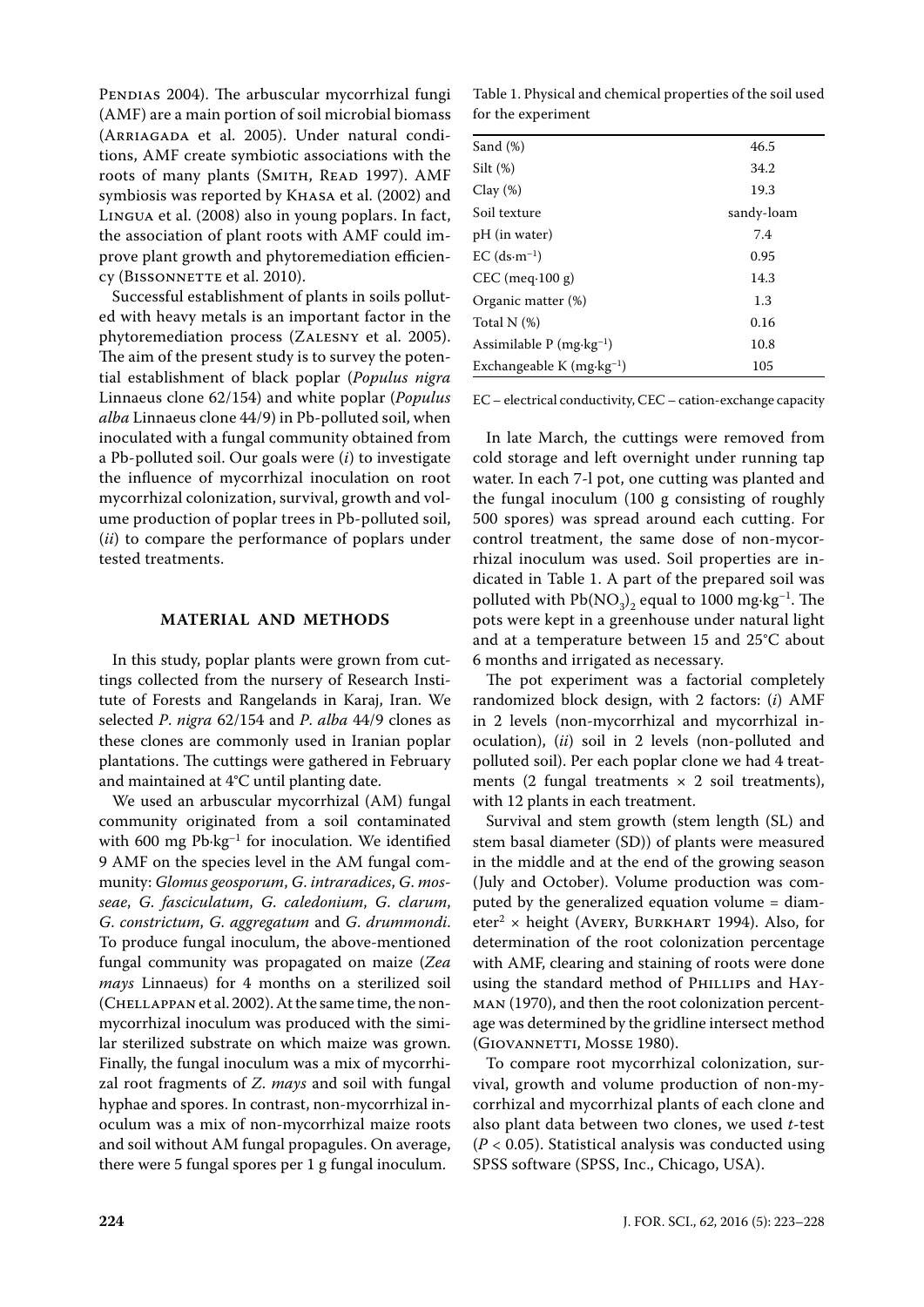# **RESULTS AND DISCUSSION**

On polluted and non-polluted soils and in the middle and at the end of the growing season (July and October), the root mycorrhizal colonization percentage (M%) of black and white poplars was higher in mycorrhizal plants than non-mycorrhizal ones (Figs 1 and 2), implying that mycorrhizal inoculation could increase the percentage of natural mycorrhization (Turnau 1998). In both poplars,





bars indicate standard errors, different small letters indicate a significant difference between M and NM treatments in black poplar, different capital letters indicate a significant difference between M and NM treatments in white poplar (*P* < 0.05), \*significant differences in M or NM plants between black and white poplars at *P* < 0.05 SD – stem basal diameter, SL – stem length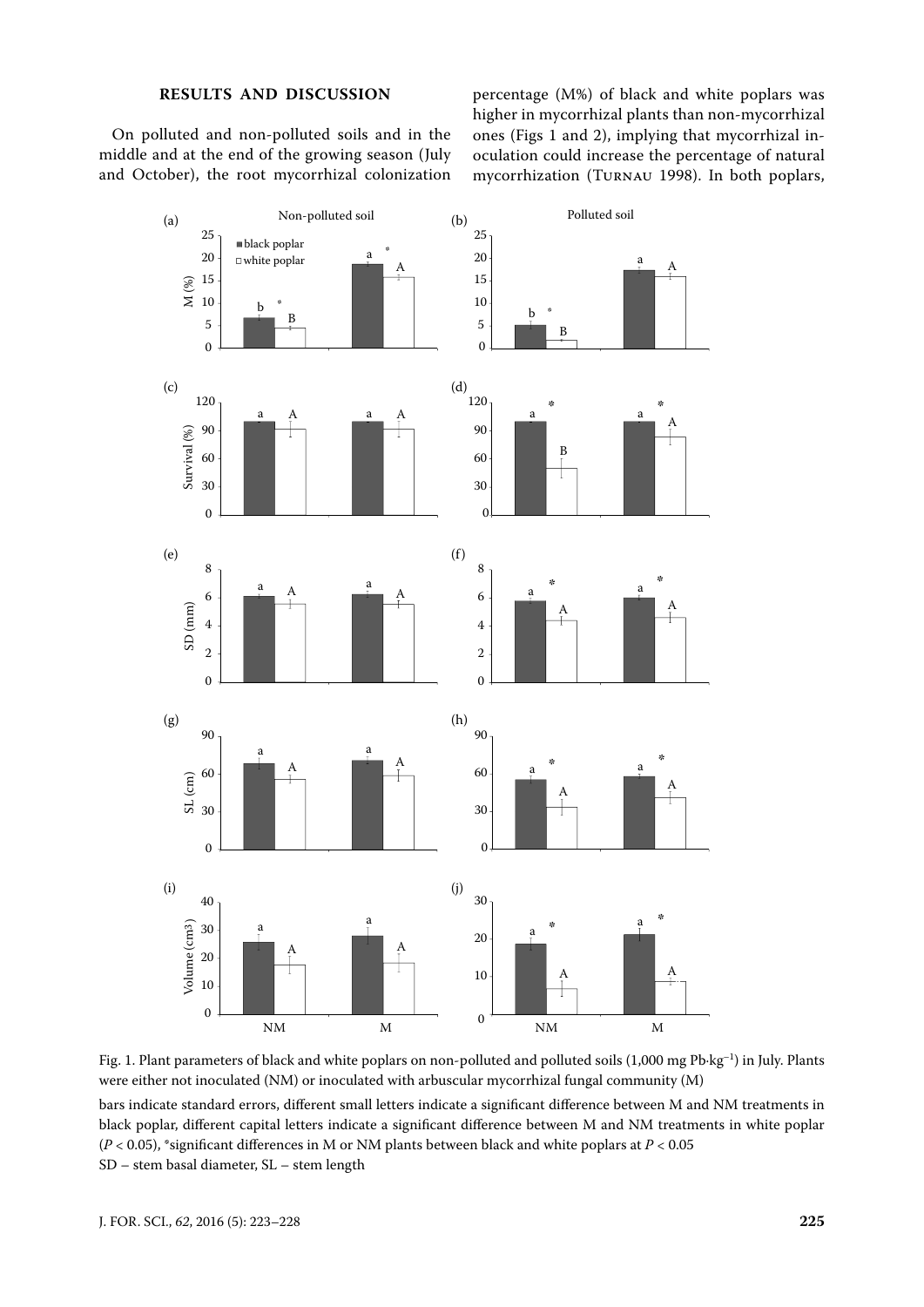M% of plants increased from July to October (Figs 1 and 2). The mycorrhizal colonization rate, in this study, for both poplars is in accordance with earlier data on poplars (LINGUA et al. 2008; CICATELLI et al. 2010). As shown in Figs 1 and 2, M% of black poplar plants was significantly greater than M% of white poplar plants. In accordance with our results, the study of Lingua et al. (2008) also demonstrated

that M% of black poplar plants on non-polluted and polluted soils (Zn) was higher than M% of white poplar plants.

One of the main factors for evaluation of the plant performance in the soil polluted with heavy metals is plant survival (TANVIR, SIDDIQUI 2010). In this study, all plants of black poplar on non-polluted and polluted soils survived up to 100%, but





bars indicate standard errors, different small letters indicate a significant difference between M and NM treatments in black poplar, different capital letters indicate a significant difference between M and NM treatments in white poplar (*P* < 0.05), \*significant differences in M or NM plants between black and white poplars at *P* < 0.05 SD – stem basal diameter, SL – stem length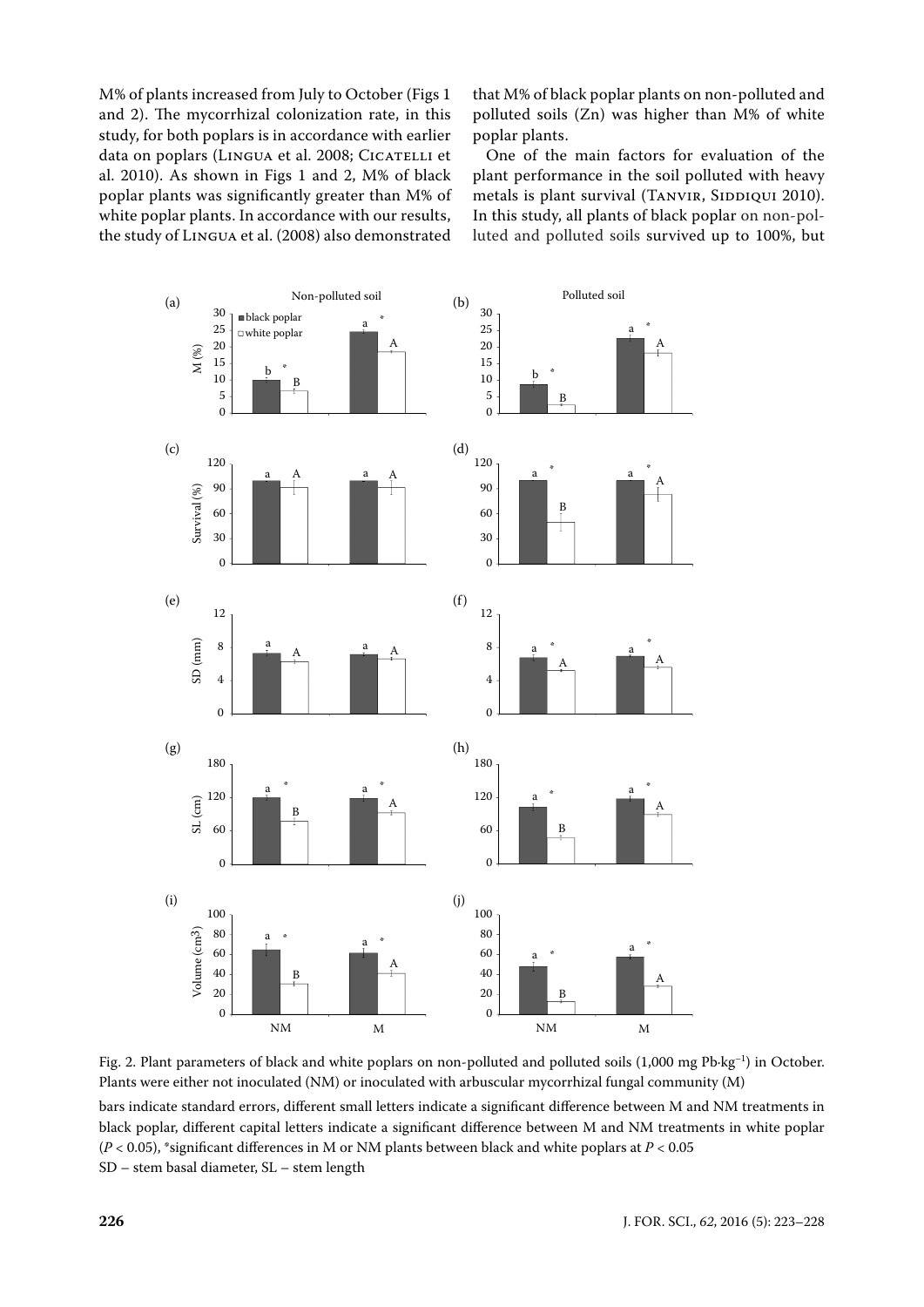in white poplar, survival rate ranged from 50 to 100%. In both poplars, survival rate was the same at both times (Figs 1 and 2). Non-mycorrhizal plants of white poplar grown in polluted soil (1000 mg  $Pb\cdot kg^{-1}$ ) had the lowest survival (Figs 1 and 2). In fact, on polluted soil, in white poplar, mycorrhizal colonization enhanced the plant survival percentage, but the same trend was not observed in black poplar. On polluted soil, the survival of black poplar mycorrhizal and non-mycorrhizal plants was significantly higher than that of white poplar. We show here that various poplar clones and species have different survival on soils polluted with heavy metals, probably due to the broad genetic diversity of poplars (Aravanopoulos et al. 1999).

In both poplars, stem growth (SL, SD) and volume production of plants increased from July to October (Figs 1 and 2). In July, mycorrhizal inoculation with AM fungal community had no significant effect on stem growth (SL, SD) and volume production of black and white poplar plants grown on non-polluted and polluted soils (Fig. 1). However, in October, mycorrhizal plants of white poplar had greater SL and volume production than non-mycorrhizal plants. This trend was found in both non-polluted and polluted soils. In contrast, mycorrhizal and non-mycorrhizal plants of black poplar did not show any differences in growth and volume production (Fig. 2). It is reported that mycorrhizal inoculation could improve survival and growth of plants under heavy metal stress (Ouahmane et al. 2007; BISSONNETTE et al. 2010). However, the effect of AMF on plant parameters depends on many factors including plant and fungus species, growth condition of plant, plant age, soil properties, type and concentration of heavy metals of soil and etc. (Arriagada et al. 2005; Mrnka et al. 2012). For example, Lingua et al. (2008) reported that AMF inoculation of white poplar improved plant growth on Zn polluted soil, however this positive influence was not observed in black poplar. Also, BISSONNETTE et al. (2010) stated that inoculation with the fungus *G*. *intraradices* increased the biomass of *Salix viminalis* Linnaeus and *Populus × generosa* Henry in a soil polluted with Cd, Pb, Cu and Zn, however *P*. *×generosa* produced significantly more biomass than *S*. *viminalis*.

The comparison of growth and volume production of two poplars in July and October showed that the mycorrhizal and non-mycorrhizal plants of black poplar had higher growth and volume production than those of white poplar plants, especially on polluted soil (Figs 1 and 2). Our results are in agreement with growth responses of poplars on soils polluted with heavy metals as reported by Gu et al. (2007), Borghi et al. (2008) and Lingua et al. (2008).

#### **CONCLUSION**

The results of the present study indicated that while mycorrhizal inoculation improved survival, growth and volume production of white poplar plants on both soils in October, especially on Pb-polluted soil, mycorrhizal and non-mycorrhizal plants of black poplar did not show any significant differences on polluted and non-polluted soils. This suggests that in white poplar, mycorrhizal inoculation could improve the efficiency of plants, especially on Pb-polluted soils. On the other hand, all plants of black poplar had significantly higher survival, root mycorrhizal colonization, stem growth and volume production than white poplar plants on polluted and non-polluted soils. On polluted soil in October, volume production of white poplar was 62% less than that of black poplar. We conclude that the black poplar clone on Pb-polluted soil will perform better than the white poplar clone.

## **References**

- Abdullahi M.S., Uzairu A., Okunolam O.J. (2009): Quantitative determination of heavy metal concentration in onion leaves. International Journal of Environmental Research, 3: 271–274.
- Aravanopoulos F.A., Kim K.H., Zsuffa L. (1999): Genetic diversity of superior *Salix* clones selected for intensive forestry plantations. Biomass and Bioenergy, 16: 249–255.
- Arriagada C.A., Herrera M.A., Ocampo J.A. (2005): Contribution of arbuscular mycorrhizal and saprobe fungi to the tolerance of *Eucalyptus globulus* to Pb. Water, Air, and Soil Pollution, 166: 31–47.
- Avery T.E., Burkhart H.E. (1994): Forest Measurements. McGraw-Hill Series in Forest Resources. 4th Ed. New York, McGraw-Hill: 408.
- Baycu G., Tolunay D., Özden H., Günebakan S. (2006): Ecophysiological and seasonal variations in Cd, Pb, Zn, and Ni concentrations in the leaves of urban deciduous trees in Istanbul. Environmental Pollution, 143: 545–554.
- Bissonnette L., St-Arnaud M., Labrecque M. (2010): Phytoextraction of heavy metals by two Salicaceae clones in symbiosis with arbuscular mycorrhizal fungi during the second year of a field trial. Plant and Soil, 332: 55–67.
- Borghi M., Tognetti R., Monteforti G., Sebastiani L. (2008): Responses of two poplar species (*Populus alba* and *Populus × canadensis*) to high copper concentrations. Environmental and Experimental Botany, 62: 290–299.
- Chellappan P., Anitha Christy S.A., Mahadevan A. (2002): Multiplication of arbuscular mycorrhizal fungi on roots. In: Mukerji K.G, Manoharachary C., Chaloma B.P. (eds): Techniques in Mycorrhizal Studies. Dordrecht, Kluwer Academic Publishers: 285–297.